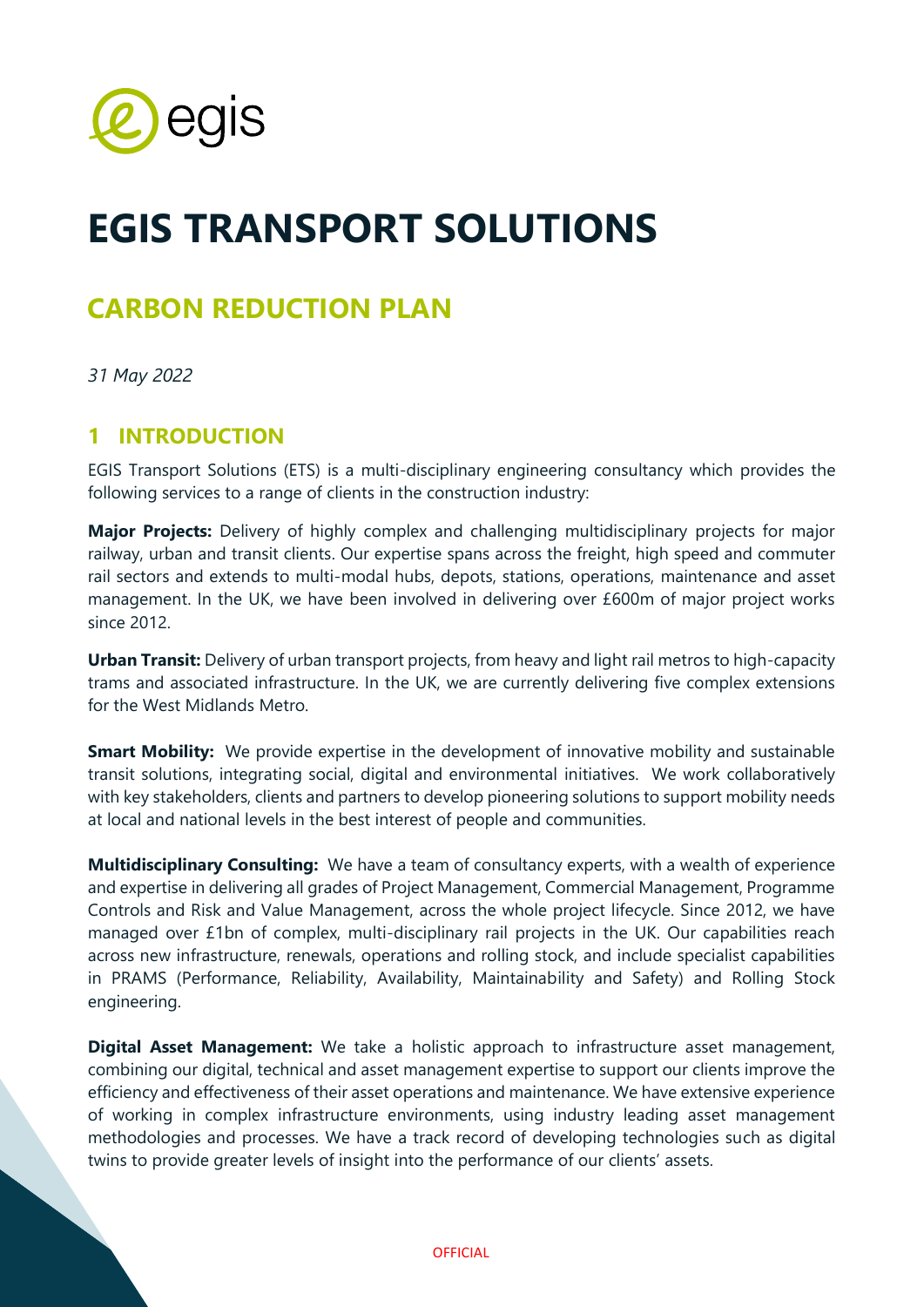**Engineering, Procurement and Construction Management:** We are experts in the design, procurement and management of complex rail and infrastructure projects. We have experience in civil engineering, tunnels, viaducts, complex station design, systems engineering, urban transit using the latest BIM and sustainable design techniques. From minor turnkey construction projects to multifunctional design packages, we deliver solutions that not only offer value for money to our clients but also meet the highest operational, social and environmental standards.

ETS was created as a corporate entity in December 2021 following the acquisition of the established multi-disciplinary consultancy Collaborative Project Management Services (CPMS) by the Egis Group, a leading global consulting and engineering business working in construction, transport and mobility services. On 6th December 2021, Collaborative Project Management Services Limited (CPMS) changed its registered name to "Egis Transport Solutions Limited" and is now trading as "Egis".

The delivery of sustainability is a core value embedded in how ETS operate our business and the professional services we delivery to our clients in the rail infrastructure sector. Our Sustainable Futures Policy sets out our goals and commitments for protecting the environment and delivering positive social and economic outcomes for all our stakeholders including our clients, our employees, our supply chain and the local communities we work with. A key focus is contributing to delivery of the United Nations Sustainable Development Goals and supporting the UK transition to a Net Zero economy. We do this by focusing on both reducing our own operational greenhouse emissions and by providing consulting services to our clients that embed low carbon solutions into the design, construction and operation of infrastructure assets. Our expertise includes advising clients on carbon reduction initiatives, including the incorporation of PAS 2080 into the design process, the use of the Railway Safety and Standards Board Rail Carbon Tool to identify carbon hotspots and whole life cycle assessment/cost analysis to ensure optimum low carbon solutions are embedded into projects.

This document is the first ETS Carbon Reduction Plan. Due to significant operational changes over the past 2 years (explained further in section 3 of this plan) we have used an estimated baseline for our relevant scope 1, 2 and 3 emissions based on a projection of five months of data (January to May 2022) as to date our monthly emissions for 2022 are consistent. This document also includes a trajectory for reducing greenhouse gas emissions across our workplaces and operations from now to 2050.

## **2 ETS COMMITMENT TO NET ZERO CARBON EMISSIONS**

ETS is fully committed to achieving Net Zero carbon emissions by 2050. We will achieve this by implementing a robust net-zero carbon strategy addressing our greenhouse gas emissions across all our workplaces and operations. The initiatives ETS are currently undertaking or are planned for implementation in the next 3 years are detailed in Sections 5 and 6 of this plan.

## **3 ETS COMMITMENT TO MEASURING OUR UK BASELINE CARBON EMISSIONS**

ETS (formerly known as CPMS) began measuring its baseline greenhouse gas emissions associated with staff business travel activities in Jan 2020 (scope 3).

Our scope 3 emissions associated with staff business travel data for 2020 and 2021 were as below:

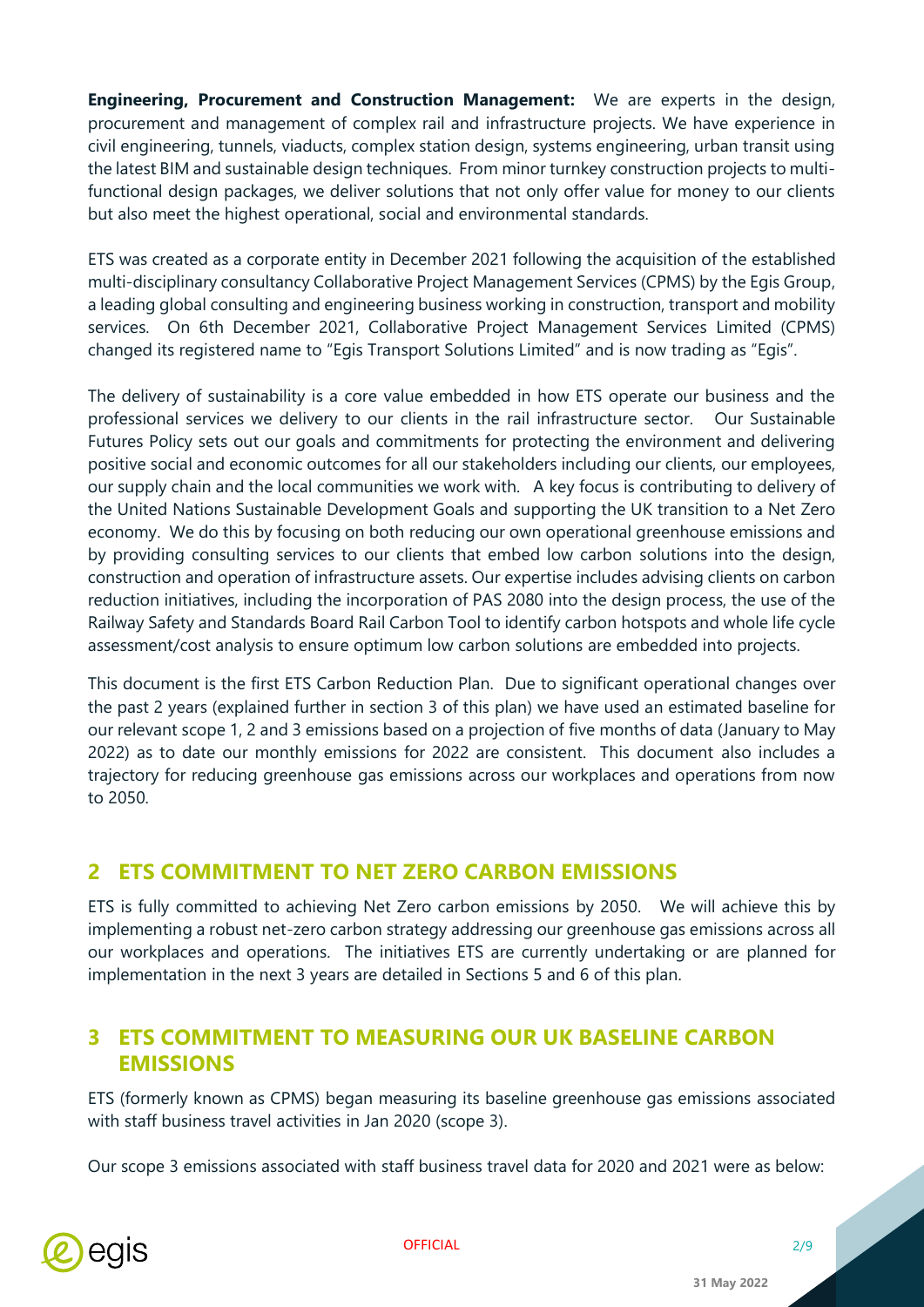| 2020 | 0.0496 tCO2e  |
|------|---------------|
| 2021 | 0.01916 tCO2e |

Due to the Covid pandemic resulting in a significant change to the company operations over 2020- 2021 we have decided, when preparing this our first Carbon Reduction Plan, to use a projection of our current 2022 emission data as an estimated baseline (see Table 1 below). This is given that analysis of the data indicates emissions are consistent across five months (January 2022 to end May 2022). By using an estimated projected baseline, we can begin to take sensible additional carbon reduction actions and integrate these into our business operations. We will be monitoring and recording actual emissions monthly for the remainder of 2022 to check that our assumptions are correct. The two factors that may have an influence on our 2022 emissions are a significant change in staff numbers and a change in our workplace accommodation.

#### *Table 1: Our projected estimated baseline*

**Baseline Year: Estimated – based on 5 months of consistent data from January – May 2022 projected to Dec 2022, t CO2(e) = (12 months total projected output of CO2 (e) for 2022).**

**Please see Table 2 below for January to May 2022 Scope 1, 2 & 3 emissions as calculated.** 

#### **Additional Details Relating to the Baseline Emissions Calculations**

ETS (formerly known as CPMS) began measuring its baseline greenhouse gas emissions associated with staff business travel activities in Jan 2020 (scope 3) and was in the process of implementing actions to collate relevant data for Scopes 1 and 2, as well as further staff commuting data for Scope 3 when the Covid pandemic occurred resulting in a significant change to the company operations.

This meant we were not able to obtain relevant baseline data associated with Scope 1, 2 and 3 emissions as leased office premises were closed in 2020 and the vast majority of staff were working from home. This situation continued until November 2021. Although some travel related emission data was collated for the small number of staff who travelled to client offices and sites which remained open over the pandemic this data is not appropriate for the ETS baseline now that business operations have returned to a more normal situation in 2022.

ETS began leasing new office premises in November 2021 (although with very limited occupancy until Jan 2022) and business and commuting travel which represents a more normal operational pattern commenced in Jan 2022. Our business operations have not returned (and are not likely to return) to pre-pandemic approach as a significant number of staff are either working a hybrid (office-home) or full home working pattern. Given the above factors we therefore need to establish a new baseline for our greenhouse gas emissions associated with our workplace and other relevant Scope 1, 2 and 3 emissions for our operations and this commenced in January 2022.

To date, staff commuting has not been included in Scope 3 emissions due to disruption to "normal travel working practices" due to the Covid pandemic in 2020 and 2021. ETS are currently

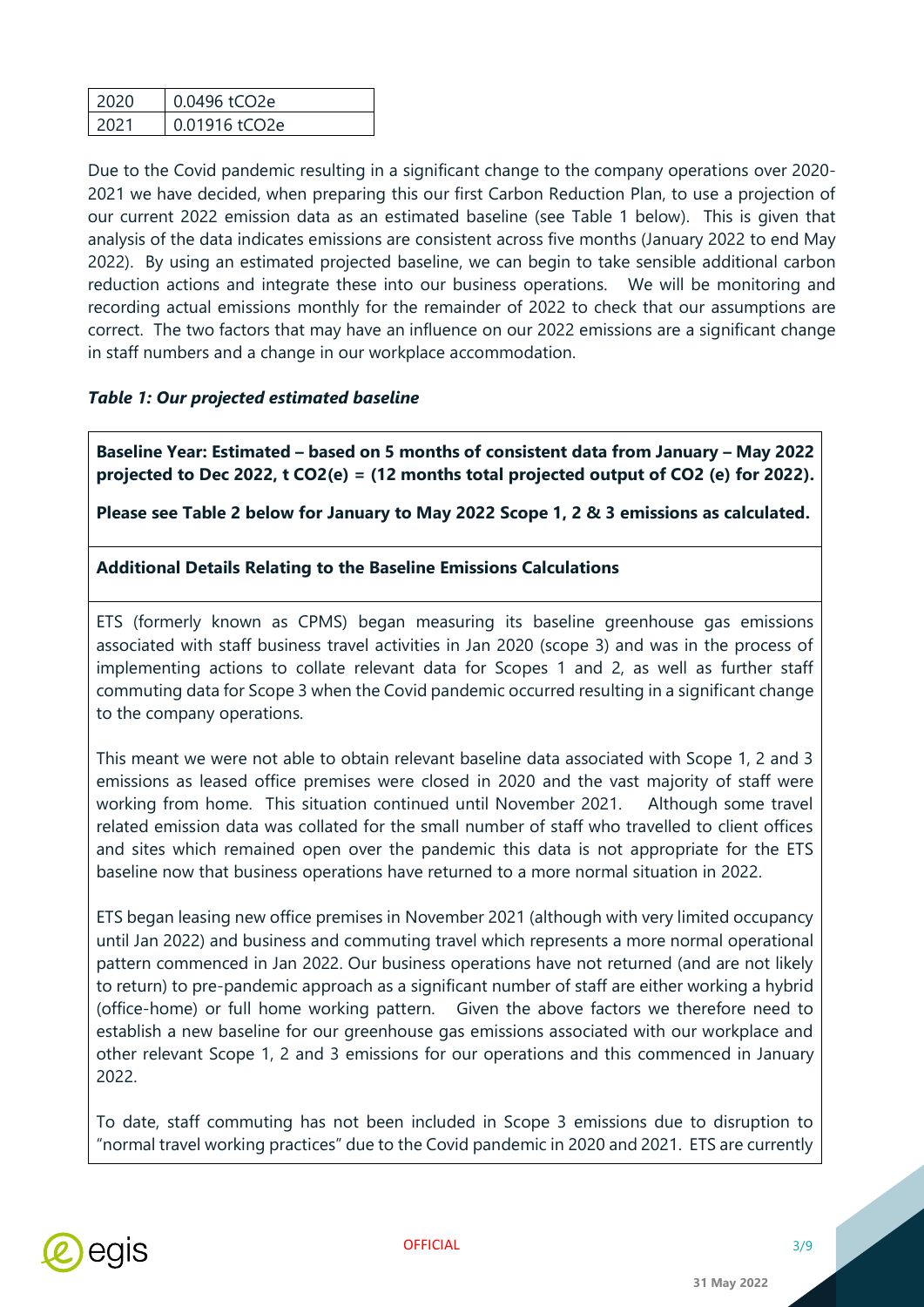| surveying all employed staff on their daily commuting patterns so that this can included in<br>monthly and annual total tCO2(e) for future baseline calculations. |         |
|-------------------------------------------------------------------------------------------------------------------------------------------------------------------|---------|
| <b>EMISSIONS, TOTAL (tCO<sub>2</sub>e) Estimated Baseline Year 2022</b>                                                                                           |         |
| Scope 1:                                                                                                                                                          | 0.0521  |
| (Included sources: 1 company owned vehicle assumed to travel 10,000<br>miles per annum)                                                                           |         |
| Scope 2:                                                                                                                                                          | 0.00108 |
| (Included sources: electricity and gas purchased and used in office<br>premises, sub-metered)                                                                     |         |
| Scope 3:                                                                                                                                                          | 4.3512  |
| (Included sources: business travel, waste and estimated electricity<br>transportation and distribution losses)                                                    |         |
| <b>Total Emissions, (tCO2e)</b>                                                                                                                                   | 4.4043  |
| Total tCO <sub>2</sub> (e) $2022 = 4.4043$<br>Total number of ETS employees = $150$                                                                               |         |

 $tCO<sub>2</sub>$  (e) per employee = 0.02936



j.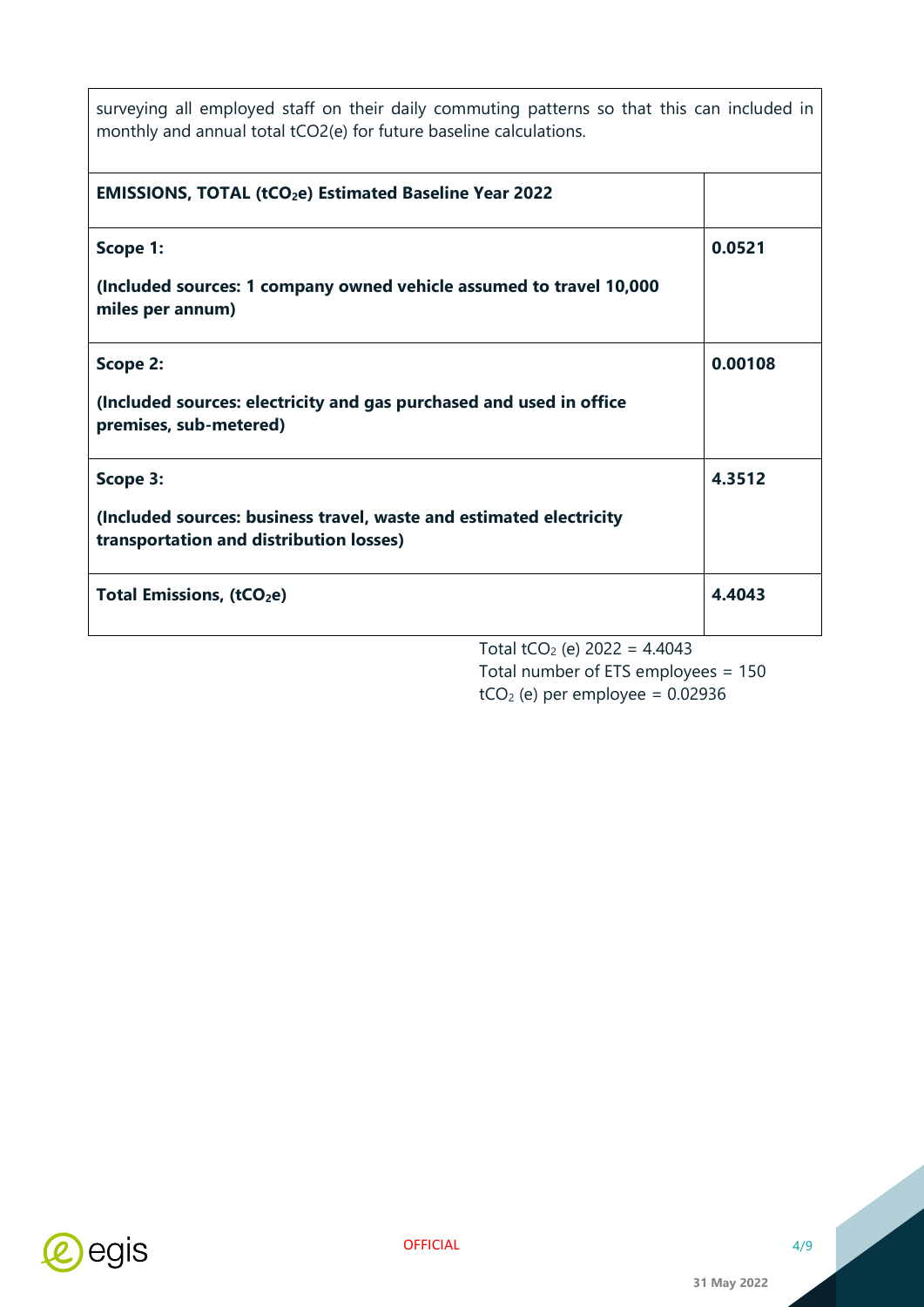## **4 CURRENT EMISSIONS REPORTING**

*Table 2: Our current emissions reporting* 

| Reporting Period: 5 months, (January – May 2022). Actual calculated emissions tCO2(e).                         |          |  |
|----------------------------------------------------------------------------------------------------------------|----------|--|
| <b>EMISSIONS TOTAL (tCO2e)</b>                                                                                 |          |  |
| Scope 1:                                                                                                       | 0.0217   |  |
| (Included sources: 1 company owned vehicle assumed to travel 10,000 miles<br>per annum)                        |          |  |
| Scope 2:                                                                                                       | 0.000445 |  |
| (Included sources: electricity and gas purchased and used in office premises,<br>sub-metered)                  |          |  |
| Scope 3:                                                                                                       | 1.813    |  |
| (Included sources: business travel, waste and estimated electricity<br>transportation and distribution losses) |          |  |
| <b>Total Emissions (tCO<sub>2</sub>e)</b>                                                                      | 1.83514  |  |

## **5 COMPLETED CARBON REDUCTION INITIATIVES & OUR APPROACH TO GHG MANAGEMENT**

Our Environmental Management System which is certified to ISO14001:2015 contains our management processes and measures to reduce our environmental impacts including the reduction of carbon emissions. In addition, we have used the Institute of Environmental Management and Assessment (IEMA) publication ''Assessing Greenhouse Gas Emissions and Evaluating their Significance'' as a guide to our approach to assessing and reducing our emissions. We are using their Greenhouse Gas Management Hierarchy as illustrated in Figure 1 below to set out our approach to reducing greenhouse gases associated with our workplaces and operations.

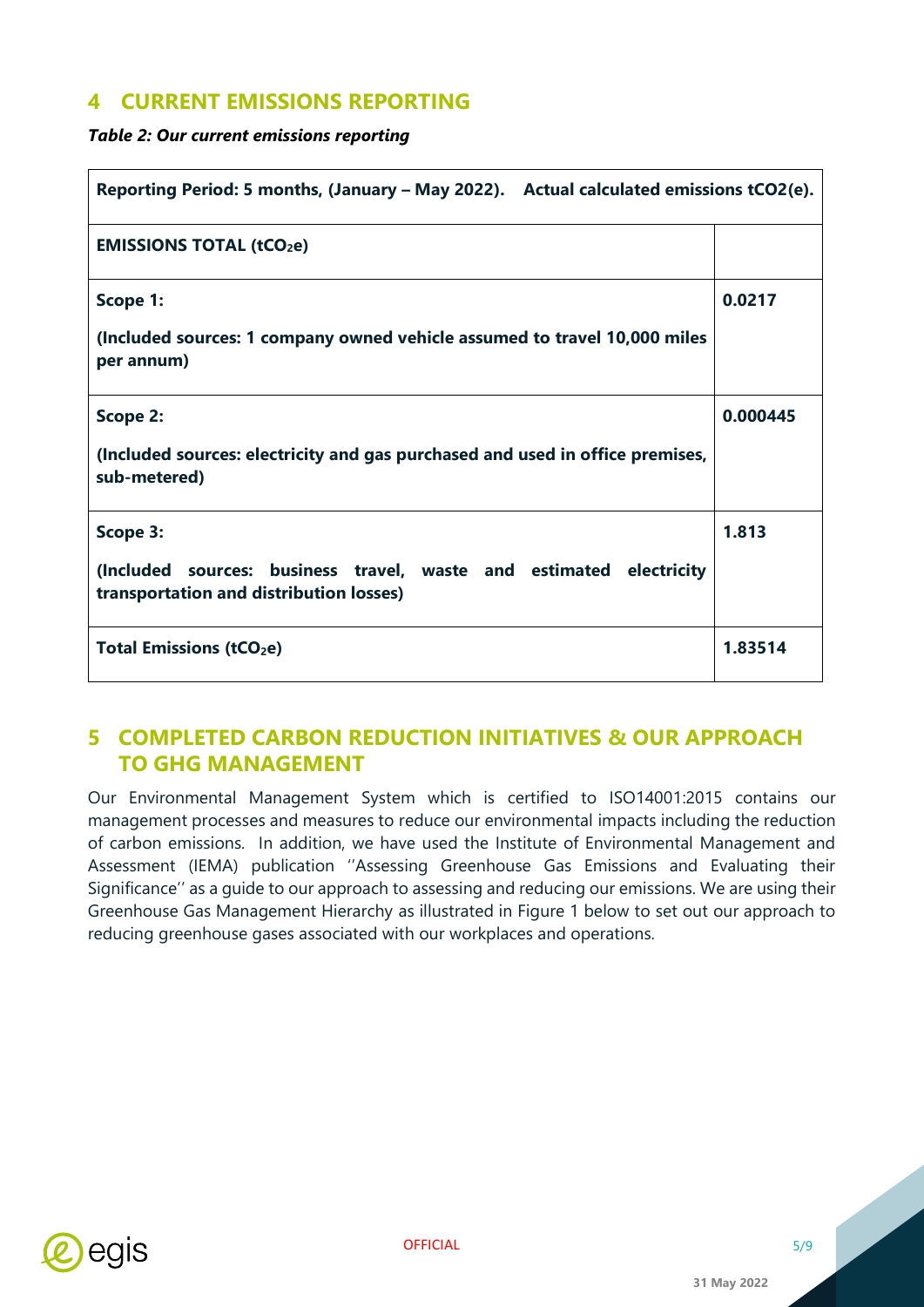*Figure 1: Institute of Environmental Management and Assessment (IEMA) Greenhouse Gas Management Hierarchy*



Updated from original IEMA GHG Management Hierarchy, first published in 2009

To date we have already completed the following environmental measures and carbon reduction initiatives:

- Encouraged our staff to utilise more sustainable modes of transport where feasible. We do not have a company car scheme which includes petrol or diesel cars but will be in introducing an EV car scheme in 2022 (further information is provided in section 6 of this plan).
- Have a paperless office regime at our Baker Street offices in London.
- Supported our staff that wish to have a hybrid working pattern or where feasible, a full-time home working pattern including the provision of appropriate energy efficient equipment and facilities (desks, chairs, IT monitors etc.) for use at home.
- Established a Sustainability Focus Group which meets monthly consisting of representatives from across our teams who actively promote sustainability in our operations. This group has developed our Global Kindness Programme which includes a carbon awareness campaign.
- Delivered carbon management training and awareness to all staff by our Head of Sustainability and Environment.
- Trained key members of staff in the use of the RSSB Rail Carbon tool to identify carbon hotspots at design and construction stages and assist in reducing a project's carbon impact.
- Became a Bronze member (83% on way to achieve Silver) of the Supply Chain Sustainability School which provide construction industry leading training and best practise guidance. Where appropriate managers include training via the school in staff personal and CPD objectives.

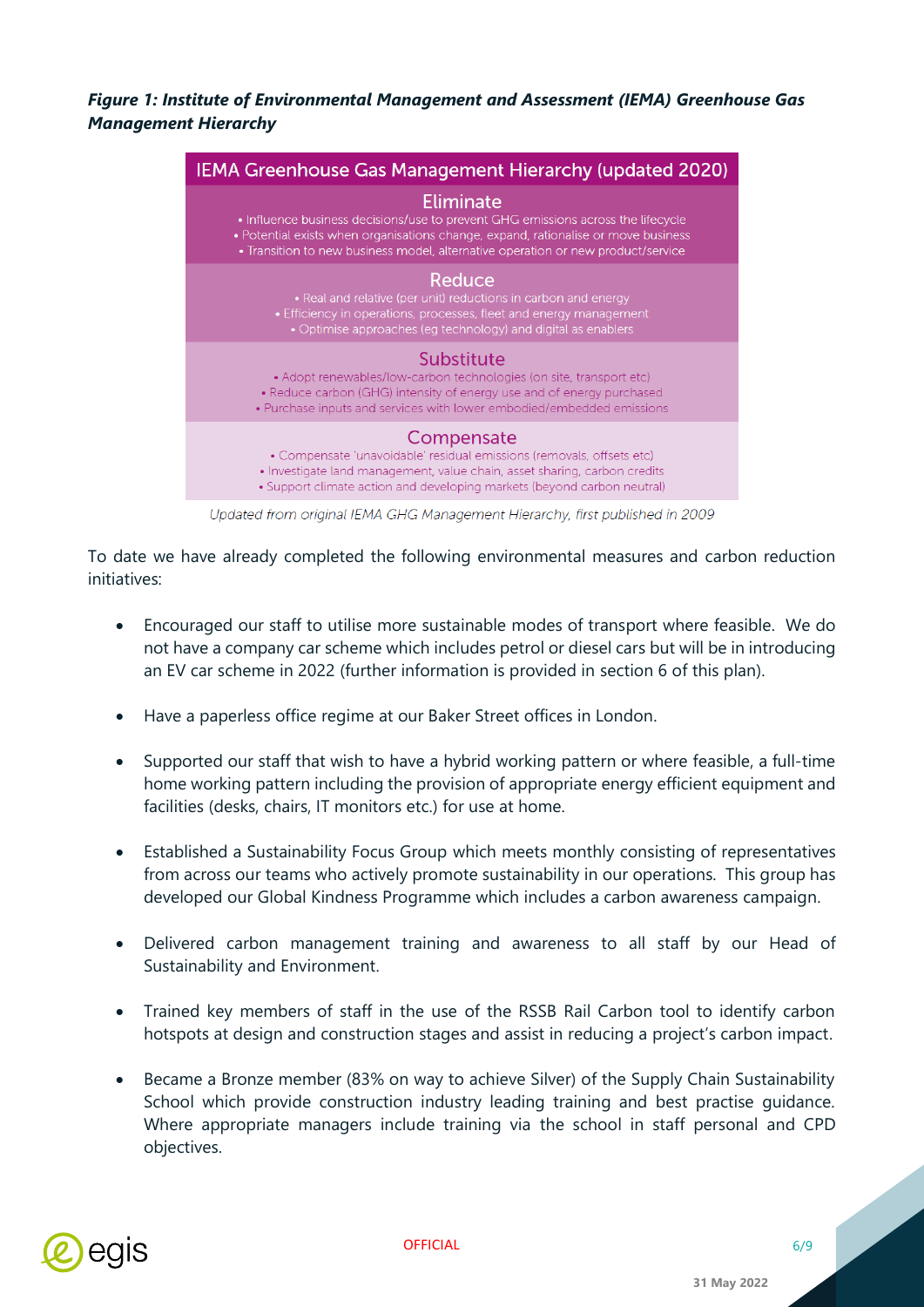• Invested in an industry leading site reporting system provided by Inndex. The system is a cloud-based application that provides multiple services, such as briefing recording, quality control tools such as defects registers and inspection and test plan reporting, close call reporting and time and fatigue management functions. Moving to a cloud-based system not only provides efficient live and up-to-date information to our management team, but significantly reduces our waste in relation to site-based paperwork.

## **6 PLANNED FUTURE CARBON REDUCTION INITIATIVES**

Since ETS began to conduct a corporate carbon emissions baseline in January 2022, with a commitment to achieving net zero carbon emissions by 2050 from the 2022 baseline, the company has been examining a number of internal initiatives which would ensure the reduction of our absolute carbon emissions by -4.31 tonnes by 2050, with the remaining emissions offset to zero via certified carbon off-setting schemes. As part of this process, ETS are identifying our particular carbon "hotspots" which offer the greatest opportunities for absolute greenhouse gas emissions reduction. Our path to net zero will involve reducing our operational footprint, including our business travel by 2030 and 2050 as well as strengthening the way in which we embed carbon reduction within our supply chain and our client services. The company will also consider adopting fully accredited carbon offsetting projects to achieve the zero emissions goal.

The following additional carbon reduction initiatives are planned for implementation over the next 3 years:

- Introduction of a company-wide electric vehicle scheme to qualifying employees. We are in the process of engaging with HRUX Ltd to support in the provision of this scheme. This will commence in 2022.
- As the company continues to grow in terms of turnover and number of employees, ETS are likely to relocate to additional or larger leased office space. This will enable us to secure "greener office leases" including increased energy efficiency offices and opportunities to switch to 100% renewable energy sources as part of new lease agreements, as well as selecting office floorspace with energy saving measures such as light sensors and flexible heat and air-cooling systems.
- ETS will continue to work with the Supply Chain Sustainability School on the development and implementation of a supply chain sustainability programme in order to engage with our suppliers to achieve our net zero carbon targets. We will set targets for supplier decarbonisation and will also report our progress towards zero carbon emissions on annual basis via a non-financial scorecard.
- Hybrid working. ETS will continue to encourage flexibility in our employees' working practices, enabling staff to avoid car journeys to work wherever practicable. ETS will continue to schedule remote working meetings using Microsoft Teams and video conferencing facilities. ETS will also produce a corporate Green Travel Plan, notably for staff required to attend client work sites.
- We will sign up to the Science Based Targets Initiative (SBTi) including the SBTi net zero carbon target and other standards such as the adoption of ISO14064 'Greenhouse gases:

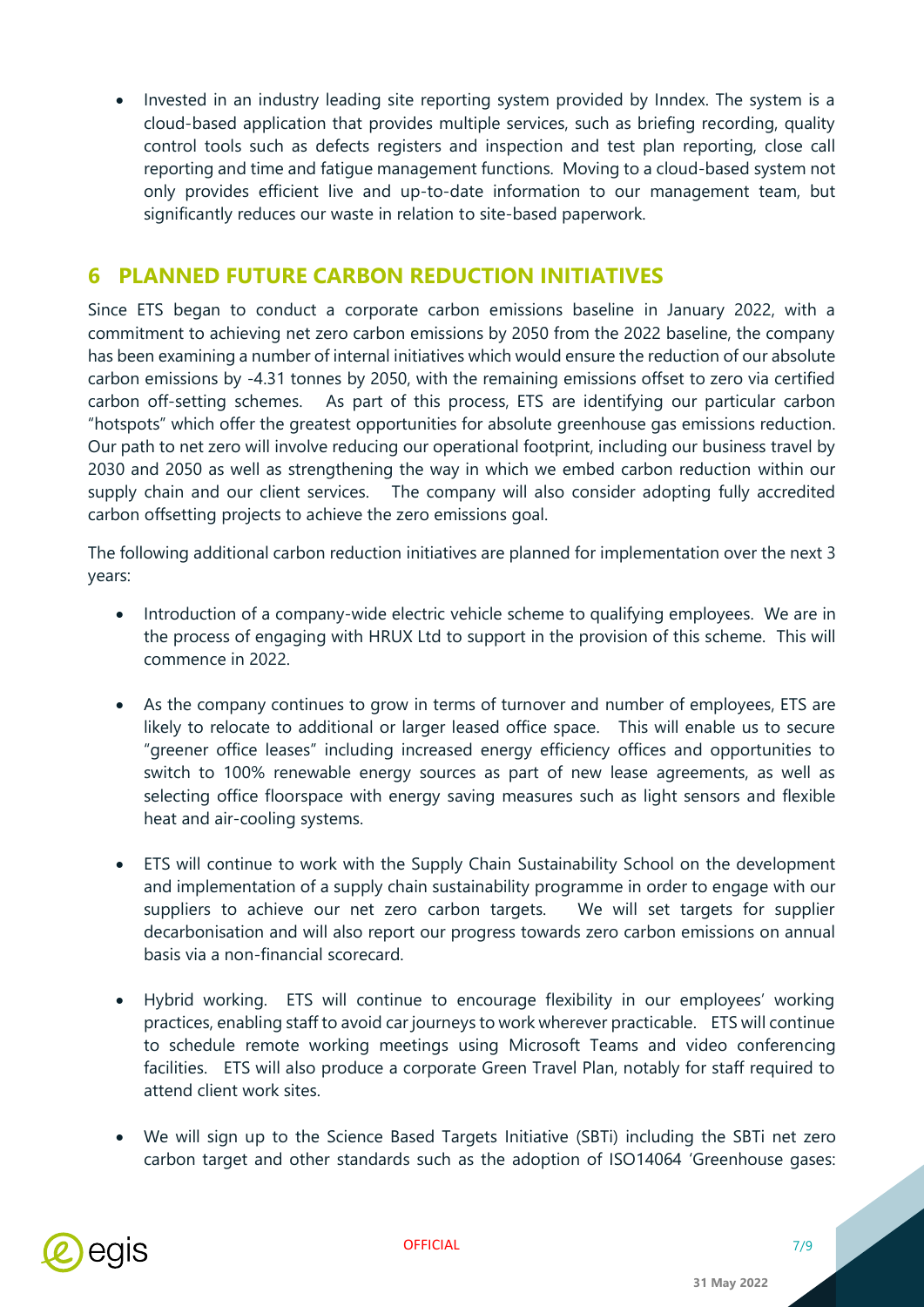Specification with guidance at the organization level for quantification and reporting of greenhouse gas emissions and removals.

- Employee engagement. In order to drive towards a net zero carbon target, it is critical that we continue to empower and educate our staff as part of this process This will include company-wide sustainable behaviour change and training programmes in order to embed wider sustainability issues and projects into our business as usual working practices. This will include becoming a Carbon Literate Organisation by the end of 2023 by achieving the required certification from the Carbon Literacy Project.
- Carbon offsetting. ETS will explore and evaluate various certified carbon offsetting schemes that focus on global biodiversity and ecosystem services including the UN ecosystem restoration programme 2021 – 2030 and the LEAF Coalition (Lowering Emissions by Accelerating Forest Finance) initiative.



**7 EMISSIONS REDUCTION TARGETS** 

Carbon Reduction: Projected vs. Actual

The above graph illustrates our forecast emissions reduction from the 2022 baseline to 2050.

We project that carbon emissions will decrease over the next 3 years (2022 – 2025) by 0.9 tonnes by 2025, reducing to zero on an incremental basis from 2022 to 2050. The planned carbon emission reduction initiatives to support these targets are detailed above in Section 6.